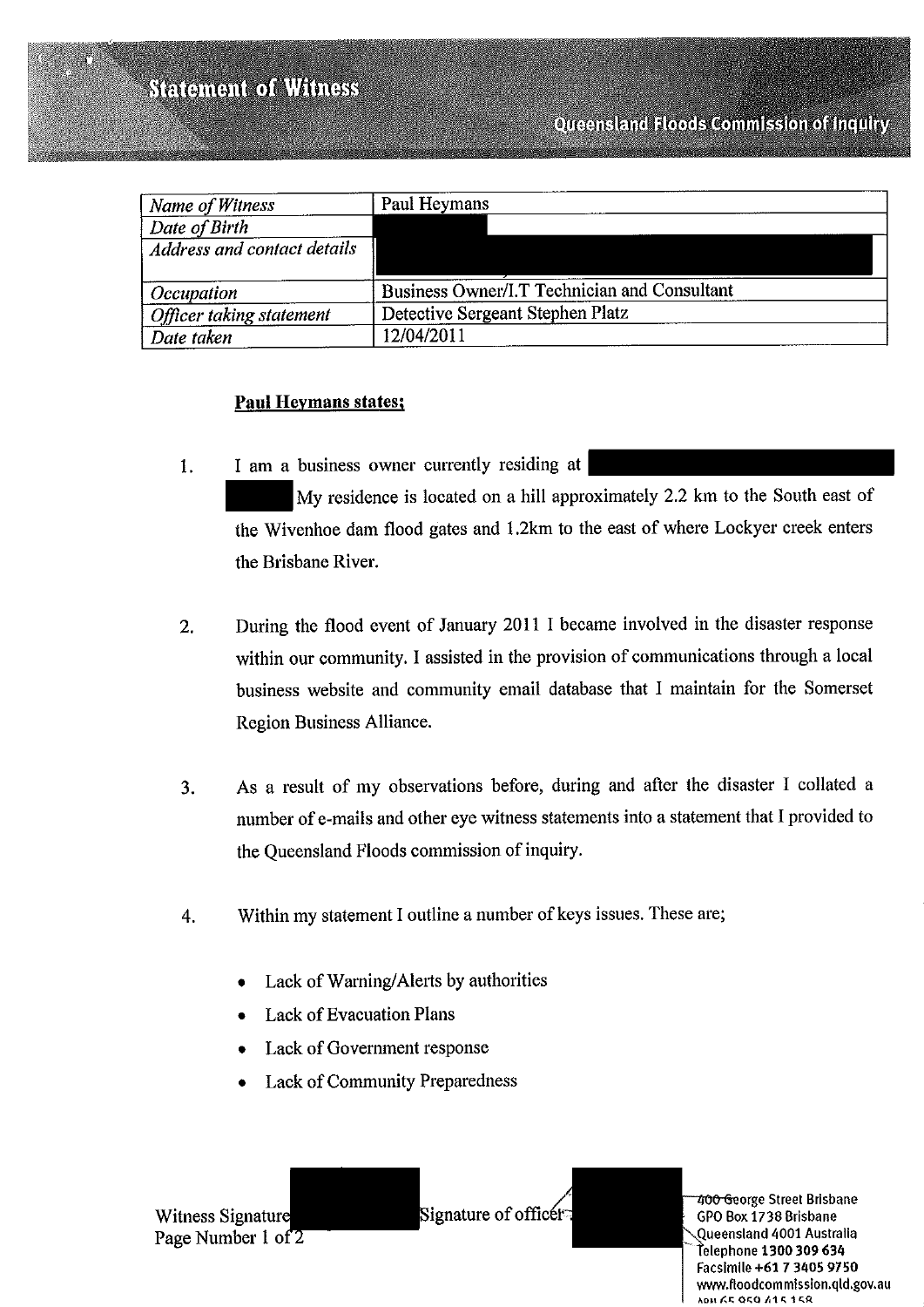- **Lack of Communications**  $\bullet$
- Lack of Emergency service resources (back-up communication systems)  $\bullet$
- The need for Public Education (Ignorance to risks)  $\bullet$
- Attached to this submission are a number of e-mails, newspaper articles and other 5. material relevant to the submission I have made. I able to produce this submission and associated documents.

#### Submission to Qld Floods Commission of Inquiry by **EXHIBIT:** P.HEYMANS and associated documents.

### Marked Exhibit No/...

|     | Justices Act 1886<br>I acknowledge by virtue of section 110A(5)(c)(ii) of the Justices Act 1886 that:                                                  |  |
|-----|--------------------------------------------------------------------------------------------------------------------------------------------------------|--|
| (1) | This written statement by me dated 07/04/2011 and contained in the pages numbered 1 to 2 is true to the best<br>of my knowledge and belief; and        |  |
| (2) | I make this statement knowing that, if it were admitted as evidence, I may be liable to prosecution for stating<br>in it anything that Aknow is false. |  |
|     | Signature                                                                                                                                              |  |
|     | Signed at Brisbanethis                                                                                                                                 |  |

#### **R.MILLER**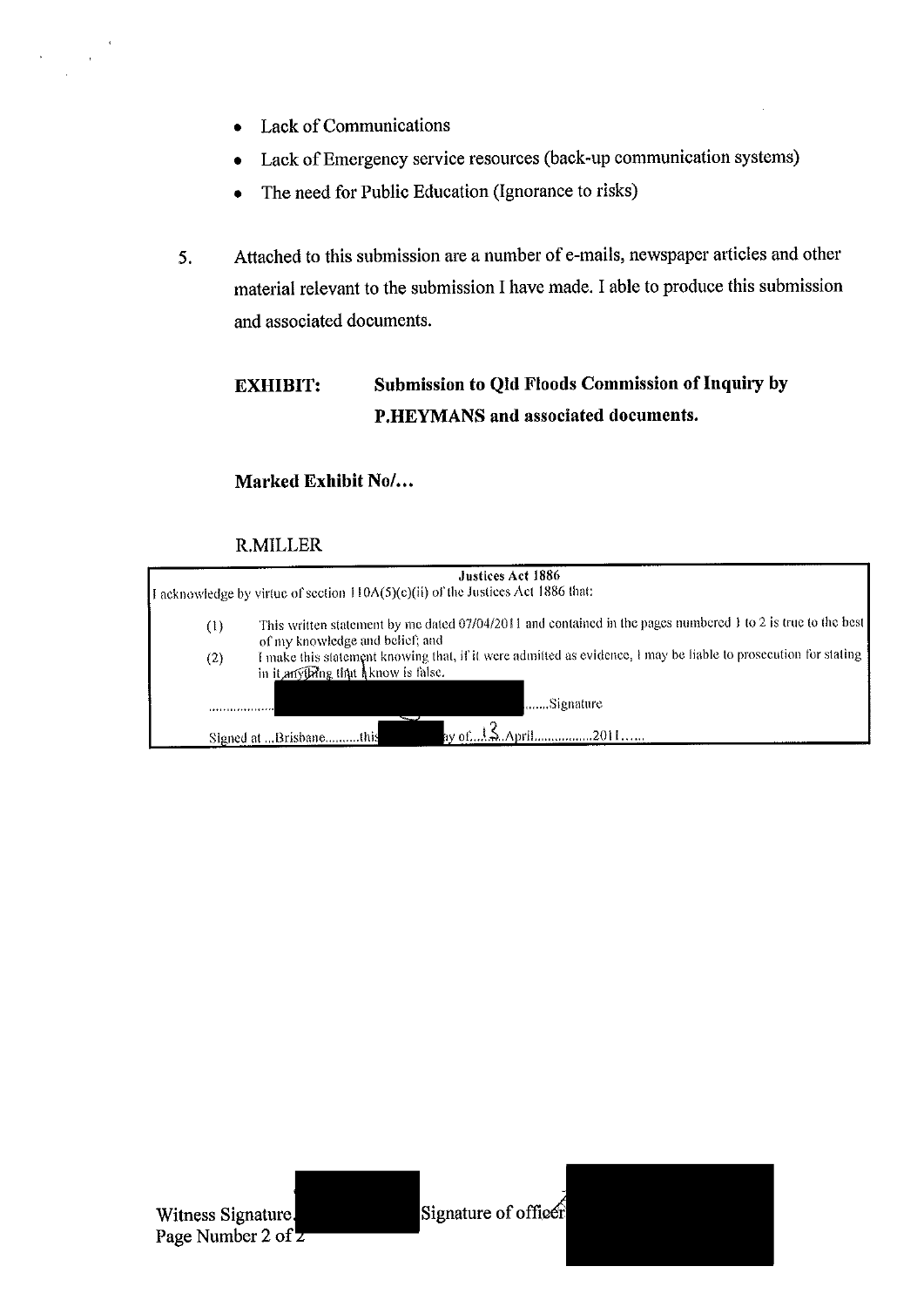#### **Submission to the Queensland Flood Commission of Inquiry**

| Name:                  | Paul Heymans                                          |  |
|------------------------|-------------------------------------------------------|--|
| Address:               | Lockyer View Rd<br>Wivenhoe Pocket, Qld 4306          |  |
| Telephone:             |                                                       |  |
| Occupation:            | Business Owner/I.T. Technician and Consultant         |  |
| <b>Community Role:</b> | Deputy Chairperson, Somerset Region Business Alliance |  |
|                        |                                                       |  |

#### **1/ Preamble:**

Since March 2000, I have lived at Lockyer View Rd in Wivenhoe Pocket, which is located on a hill just 2.2 km to the South‐East of Wivenhoe Dam Flood Gates and 1.2 km to the east of where Lockyer Creek enters the Brisbane River at a point just 2.4 km below the Wivenhoe Dam wall.

Wivenhoe Pocket is an area of farmland enclosed in a pocket shaped meander of the Brisbane River as it travels from the Wivenhoe Dam to the outskirts of Lowood and then back towards Fernvale.

During the January 2011 flood, Wivenhoe Pocket suffered almost complete inundation when the flood release from Wivenhoe Dam combined with the flash flood water that was entering the Brisbane River from Lockyer Creek.

By virtue of its elevation and also being the site of the Wivenhoe Pocket Rural Fire Brigade shed, Lockyer View Rd became the community evacuation and support centre for residents of Wivenhoe Pocket and Splityard Creek. At one point our hill was almost completely surrounded by flood water.

Under the leadership of Wivenhoe Pocket Rural Fire Brigade First Officer, Graham Peall, the residents of Lockyer View Rd and surrounding higher ground provided accommodation, food, assistance, information and support for approx. 450 local residents and evacuees.

In the absence of any communications operated by the authorities, it became my impromptu role to provide communications for many residents of Somerset Region. My business is Internet dependant, so I have backup Internet services and power sources.

In addition, I have developed a database containing approx. 750 email addresses of local people. I also maintain a website for the Somerset Region Business Alliance, which provides information about flood relief resources for local people (www.somersetregion.org.au).

Since the flood I have talked with dozens of people throughout Somerset Region about the flood events, I have undertaken extensive reading of disaster management papers and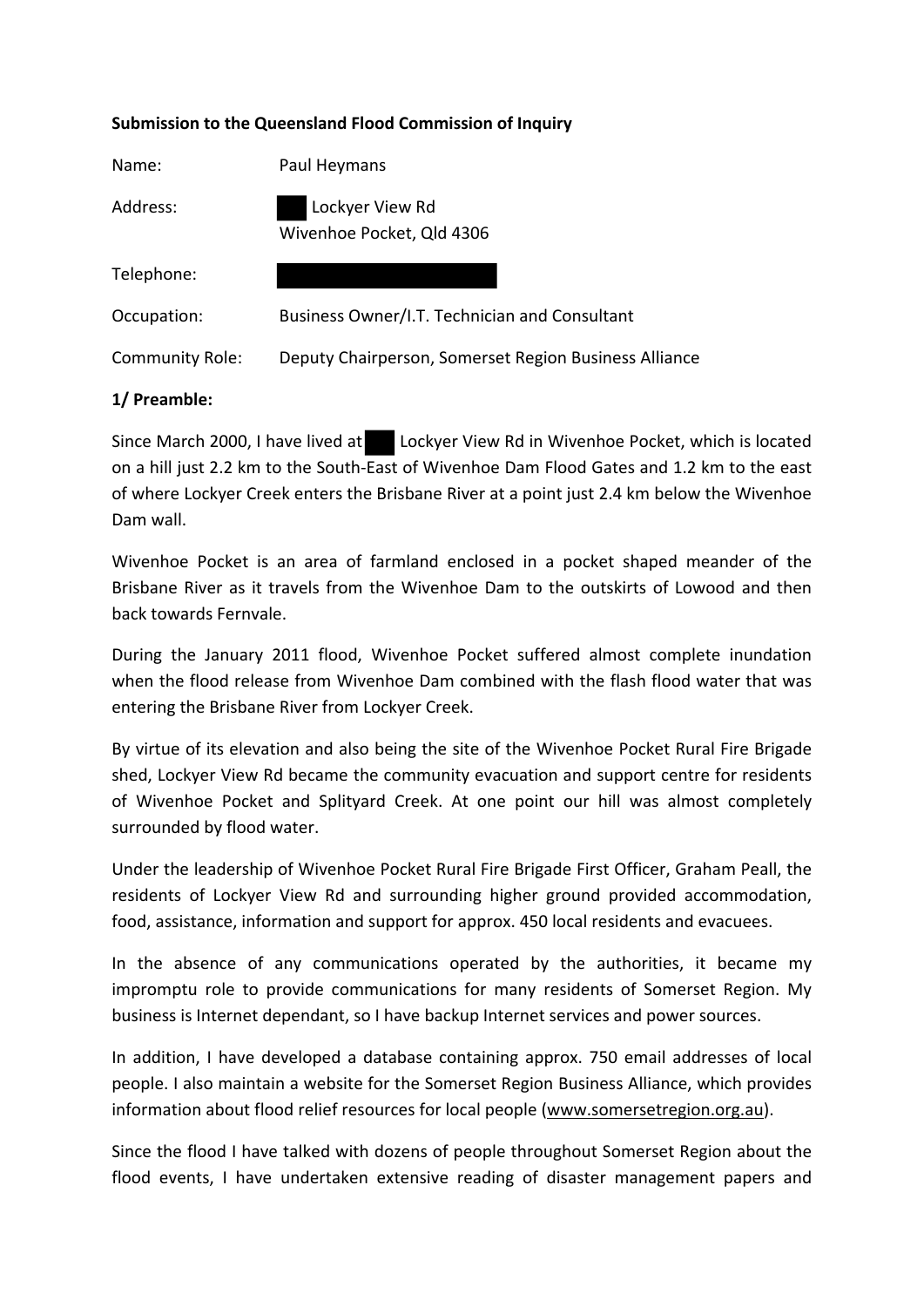manuals published by emergency response authorities throughout the world, and I have read the inquiry reports into the 9/11 and London Underground terrorist attacks, with particular emphasis on communications and community preparedness. I have researched communication systems used by disaster response teams throughout the world, and I have read the excellent and very well researched book, 'The Unthinkable: Who Survives When Disaster Strikes—And Why' by Amanda Ripley.

In addition, I have read the 'Somerset Regional Council Local Disaster Management Plan 2008' and the 2001 report by AGSO – Geoscience Australia, 'Natural hazards and the risks they pose to South‐East Queensland'.

This submission is based on my personal experiences and research during and after the Brisbane River Flood in January 2011.

#### **2/ The 2011 Flood Event:**

This was my first experience of a disaster event – I learned very quickly that during a major emergency, nothing is normal.



**Brisbane Valley Highway**

At about 6.40 am on Monday,  $10^{th}$  January 2011, I attempted to travel to Fernvale along the Brisbane Valley Highway, only to find the road was closed due to inundation of the Geoff Fisher Bridge at the Brisbane River  $-$  it was a rapidly growing lake. **There was no prior warning**.

Frankly, it had never occurred to me that such a situation was possible since the level of all Wivenhoe Dam flood releases during the previous few months had been under the bridge. I remember experiencing a sense of outrage that we had not even been given the opportunity to stock up on essential food supplies; such was my ignorance of the emergency situation that was developing. Like so many other people in our community, I had mistakenly believed Wivenhoe Dam would protect us.

I was aware that many people on my community emailing list would be travelling down the Brisbane Valley Highway from Esk and Toogoolawah, so I sent out a broadcast email at 10:36 a.m. advising that the Brisbane Valley Highway was closed at the Geoff Fisher Bridge and inviting others to send me information about any other road closures (copy attached).

Throughout the day, information about other road closures started to stream in from all parts of Somerset Region. It soon became apparent that local people were cut off in every direction.

Within a short time, many local residents on my email list had spontaneously organised themselves into an information sharing network using my I.T. resources as a communications hub. Initially we shared situation reports and information about road closures, but it soon evolved into an information exchange about sources of food and fuel.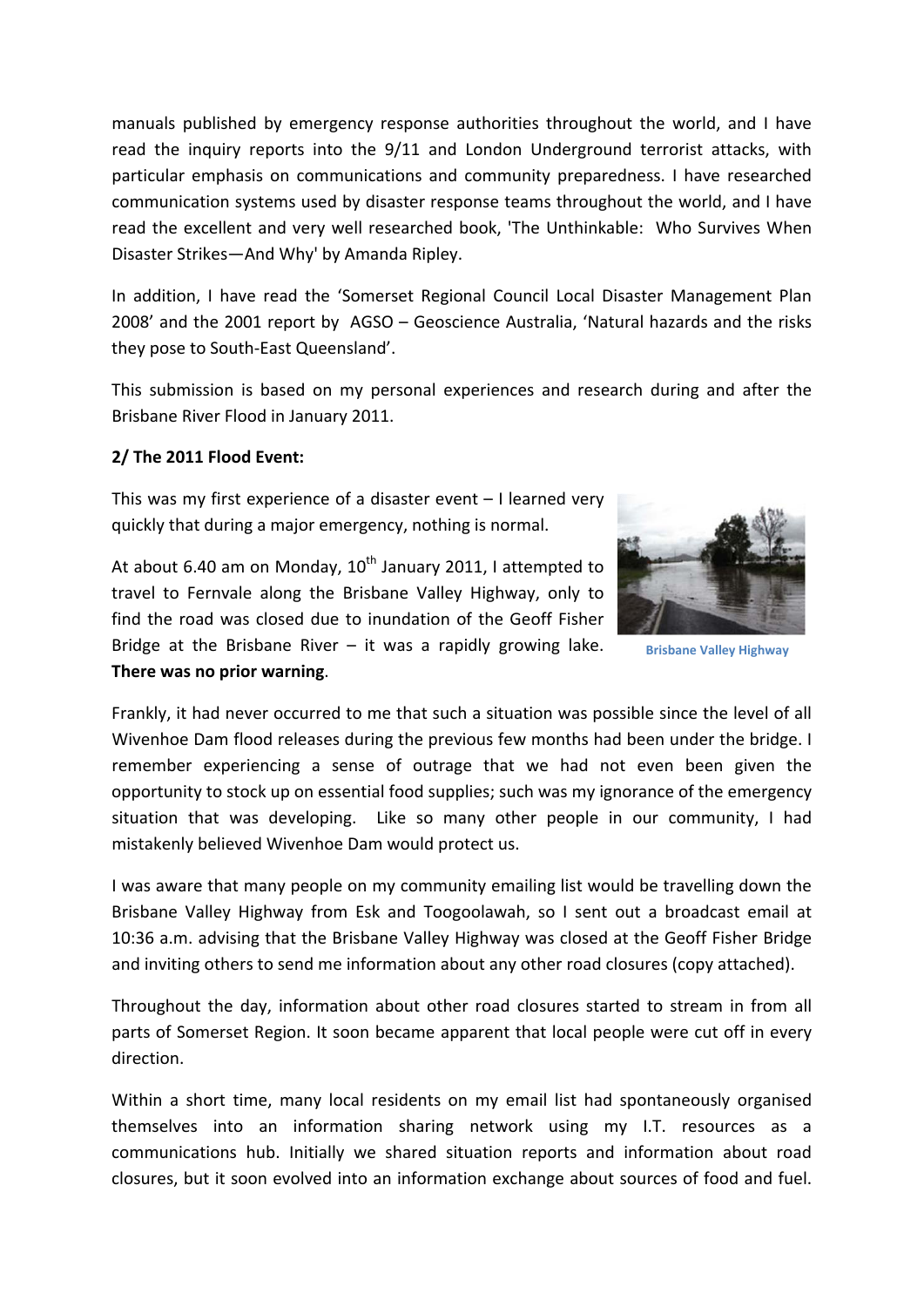The network still continues to receive and disseminate information about flood recovery resources from both official and unofficial sources. I'm aware that many of the emails were forwarded multiple times, so they reached many more people than I had in my database.

Even at the height of the flood emergency, many local people were still able to receive and transmit emails using laptops and smart phones. Perhaps this should be no surprise, since the Internet was originally developed as a military communications system and it is designed to be robust with multiple pathways.

During the day it rained and rained and rained, but up on our hill we still had very little awareness of what was happening in the low lying parts of Wivenhoe Pocket due to limited visibility. We watched events unfolding in Grantham on TV, but even then the alarm bells did not start ringing.

At 8:21 p.m. that evening we received the following SMS:

# **"Flash flood warning from S E S, signifigant heavy rainfall in the next 4 hours. People in low lying areas are advised to move to higher ground."**

A similar recorded message was relayed over our landline telephones.

The emergency alert still didn't stimulate a sense of urgency on the part of many in the community. It didn't help that it was vague about location and that "significant" was spelled incorrectly. Such details can be crucial in a disaster situation where very clear, unambiguous instructions need to be given to help overcome the initial resistance or "Denial" phase of human responses to an emergency situation.

Early on Tuesday morning, I received a mobile phone call from friends in Wivenhoe Pocket, "We have to evacuate ‐ can we come and stay with you?" The rain had stopped for a short time, so I looked out of the window. Where there should have been a view through the trees of pastures and turf farms, there was now a huge lake as far as the eye could see. It finally sank in, the situation was desperately serious.



**View of Wivenhoe Pocket**

In the space of a few hours, one young boy had been drowned; Somerset Region Council offices had been inundated; approx. 500 homes, farms and businesses in Somerset Region had been flooded; the electricity went out; landlines failed; all local communication systems operated by the authorities and emergency services collapsed; and roads were cut in every direction. Mother Nature had done a slam dunk. Apart from helicopters, even the authorities and emergency services were just as cut off as everyone else.

The lack of preparedness on the part of both the authorities and the community seems quite remarkable.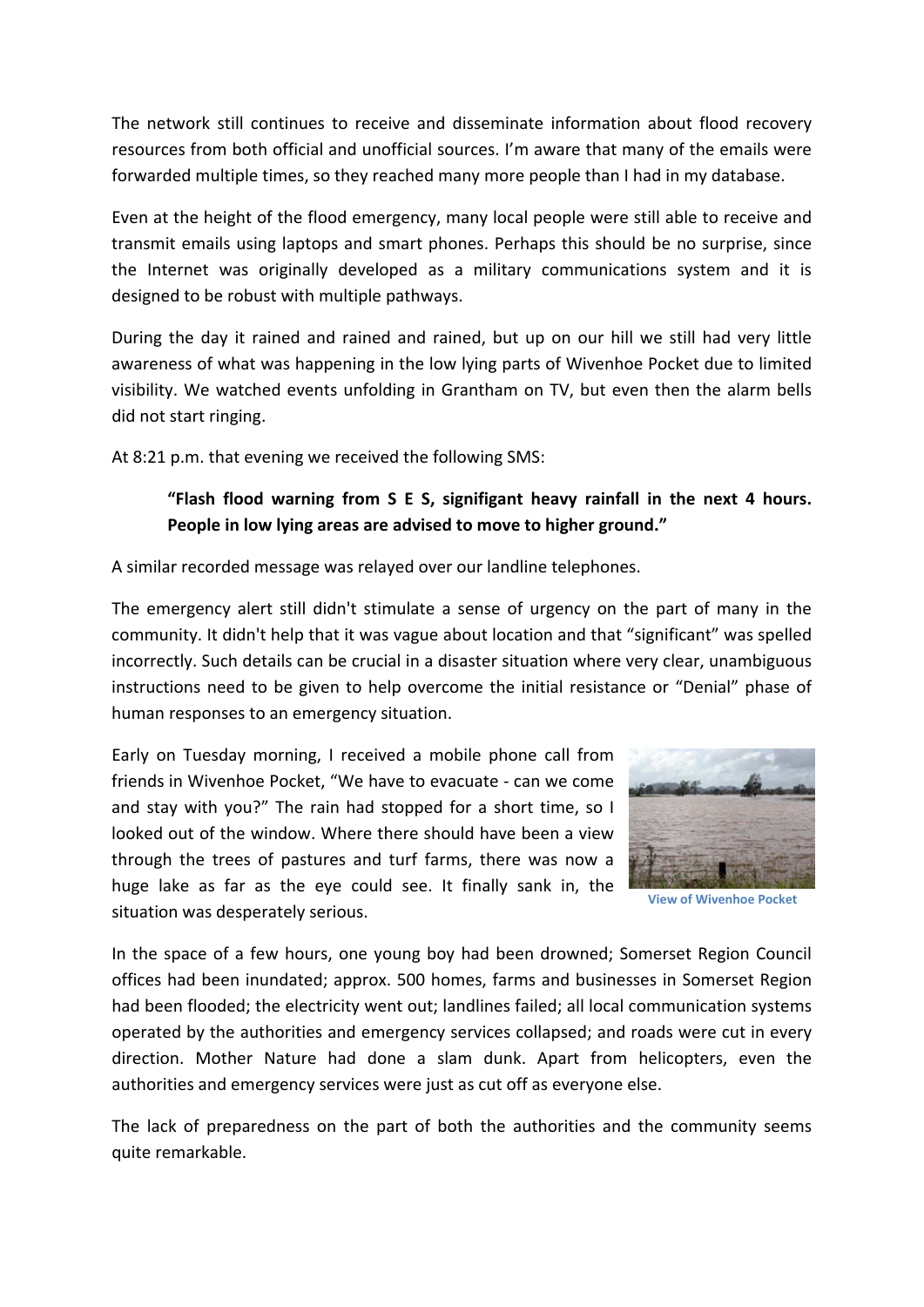I know of only 13 people in Wivenhoe Pocket who responded to the SMS warning immediately. On Monday night, they evacuated up to the Fire Brigade shed, in the dark and rain, found it to be locked, and eventually found shelter with friends further down the hill.

In the absence of any formal evacuation plan or community alarm system, the remaining Wivenhoe Pocket residents on the low ground stayed put overnight, by which time what could have been an orderly evacuation became a struggle against the surging flow of flood waters as people and animals had to be rescued, with neighbour helping neighbour. Fortunately, it's a farming community, so people tend to be resourceful and there were a few heavy tractors available to pull other vehicles through and rescue stranded residents, otherwise the outcome could have been so much worse.

In the following days, everyone on our hill opened their homes to evacuees and there was a community meeting organised twice a day at the fire shed.

Food and other necessities were in short supply. At the request of  $\blacksquare$ , First Officer of the Wivenhoe Pocket Rural Fire Brigade, I made four email requests for a food drop to the SES, but there was no response. Fortuitously,

came to our rescue by making four trips to deliver food with his private helicopter. He also evacuated 3 children whose home was unsafe and a 91 war veteran who had become extremely distressed.

Local earthmoving equipment owners helped to clear blocked roads and driveways, bury dead animals, dispose of refuse, and even mow the verges (potential snake hazard). Worthy of particular mention is , who operates a contract cleaning company. He organised clean‐up teams for flood damaged homes and ensured they had professional advice and equipment to enable them to deal safely with potential hazardous materials and situations.

During and immediately after the flood, without any input from the authorities, the community response in Wivenhoe Pocket was quite extraordinary.



**In nearly every disaster situation, ordinary citizens at the scene are usually the first to respond – they are the true 'first responders'. This should be recognised in disaster management plans.**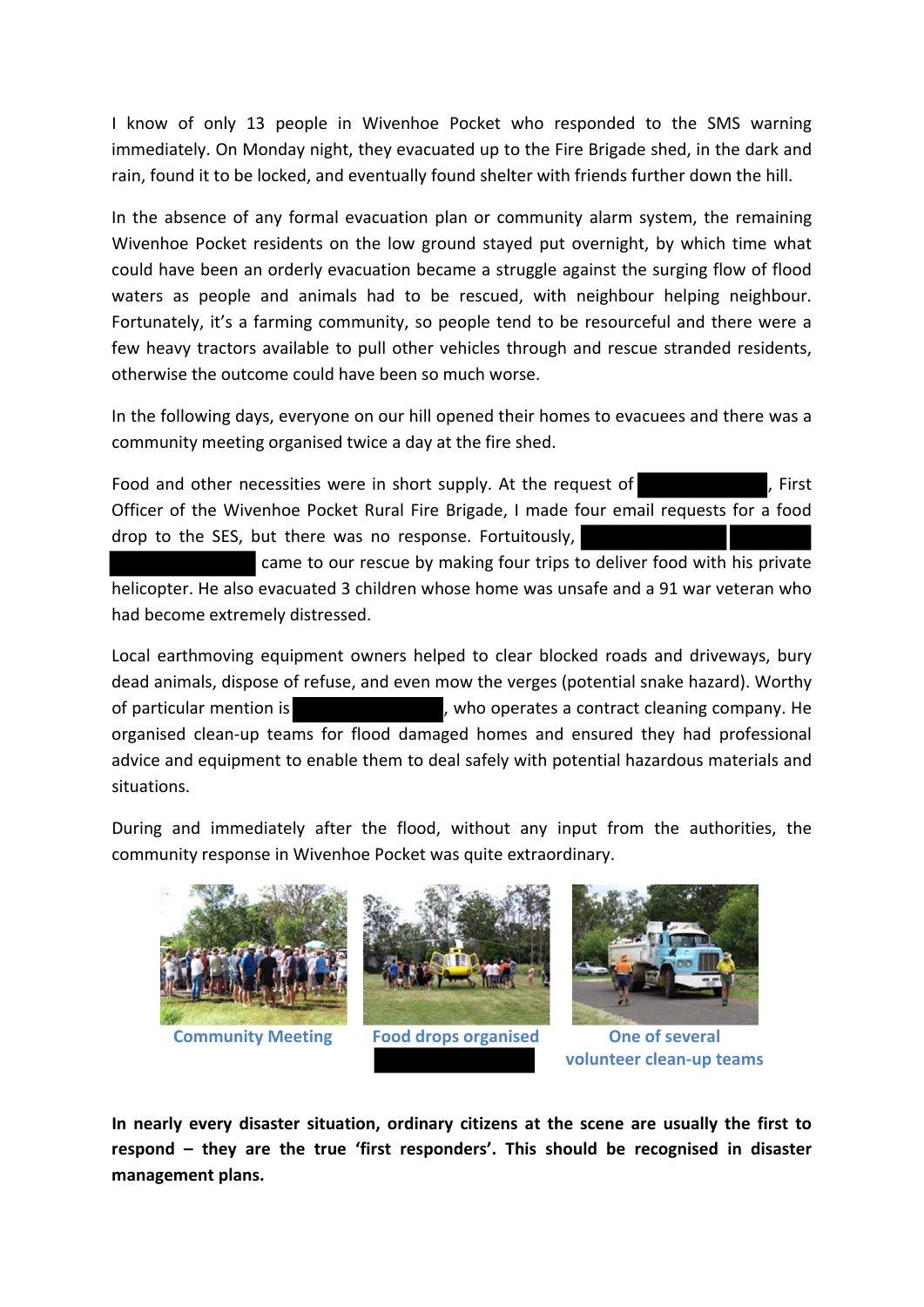### **3/ Communications Systems**

During Tuesday 11<sup>th</sup> January, the electricity and telephone systems failed. The Telstra Next G mobile phone system became heavily congested, but remained working in this area.

However, my experience was very different from that of many other Telstra customers in the region who reported that they had no service or that the service was so congested as to be un‐useable. Residents of Fernvale report they had little or no service.

I don't have access to Vodafone or Optus mobile phone networks, but some of their customers reported there was simply no signal.

Satellite Broadband continued working despite heavy cloud cover and Telstra Next G mobile broadband continued working very efficiently at my location.

I was unable to receive ABC radio or any other station at my location.

River 949 radio station, which has a transmitter in the area, was off the air for a substantial period – this is a quote from the media release on their website:

"Last Tuesday, at the height of the deluge, River 949's main transmission took a massive lightning strike, causing both the main transmitter and tower and the spare transmitter and tower to fail.

River 949's technician drove through torrential rain but was stopped by a wall of water at the base of the mountain where the transmitter is situated. Remote controlling was not possible because of the horrific weather conditions."

At a community meeting convened by The Hon Wayne Wendt MP in Fernvale shortly after the flood, in response to my enquiries, Senior Constable Queensland Police told me that they had no communications except personal mobile phones. When the power failed, the local police simply had no backup communications system.

I had two subsequent telephone conversations with Senior Constable whilst he was on duty at Lowood Police Station on 5<sup>th</sup> April 2011 for the purposes of this submission. I report the conversations with his consent.

He explained in more detail that police radio communications in this district do not work well at the best of times, with innumerable 'black spots'. During the flood, Lowood Police station lost power and telephone services on Wednesday  $12<sup>th</sup>$  January 2011 and radio communications failed completely. Whilst on duty during the height of the flood in the Fernvale area, he was often unable to use his personal mobile phone on the Telstra network due to congestion or lack of signal.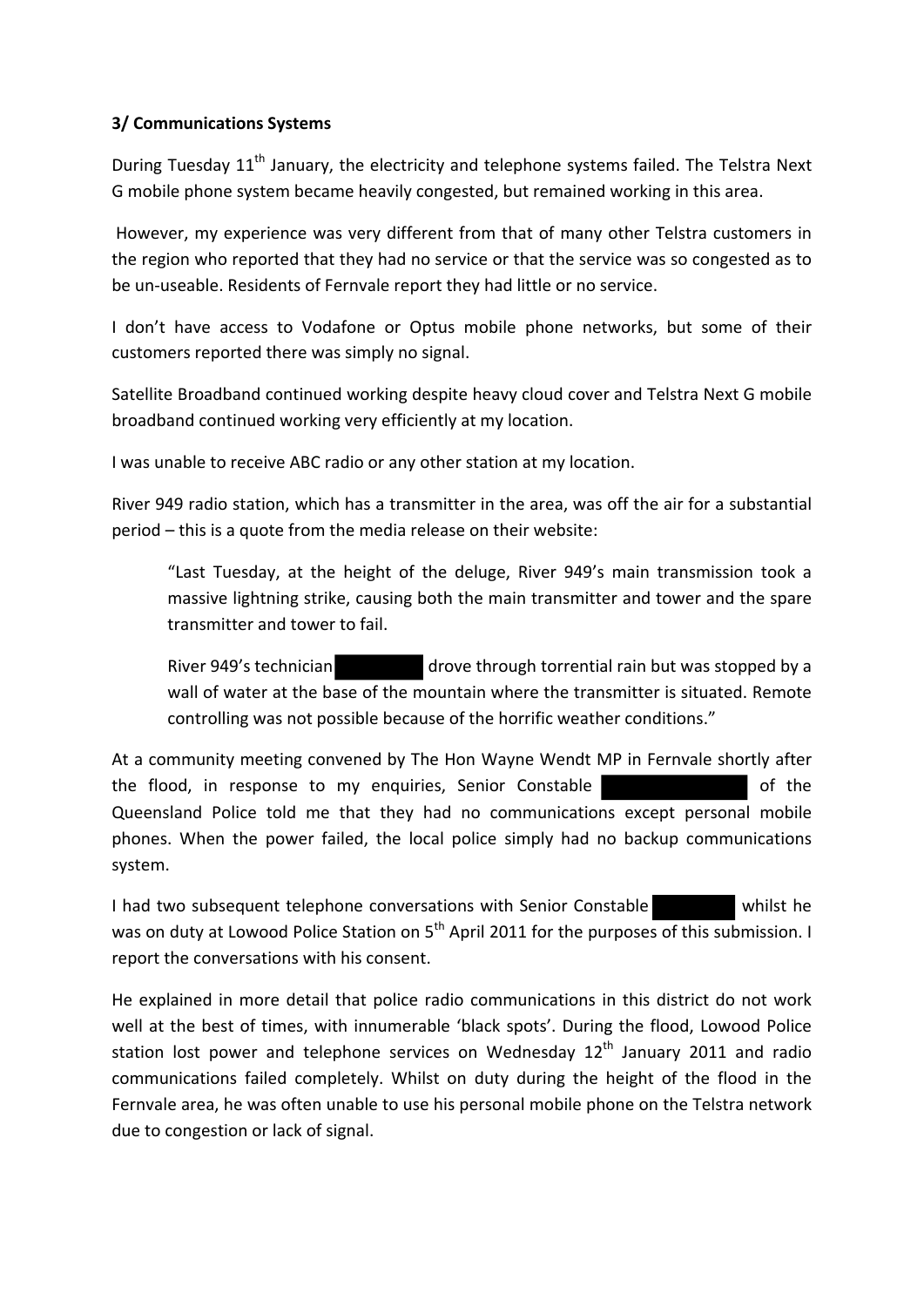This is of particular importance as he was attempting to summon a helicopter to rescue local residents from rooftops. It's worth noting the local police do not have access to suitable radios that would have enabled him to communicate directly with any helicopters operating in the area. Fortuitously, a Channel 10 reporter arrived at the Lowood Police Station and Senior Constable was able to negotiate use of their helicopter. Once in the air, he was able to use their radio to contact the Westpac rescue helicopter.

Senior Constable should be commended for his creative use of available resources in adverse circumstances.

In the afternoon of Tuesday  $11<sup>th</sup>$  January, I attempted to contact 000 as a friend and neighbour had become stranded in her home at the end of Shines Rd by surrounding flood water with her husband and 84 year old mother. After many attempts to get through, I was referred to the SES emergency number. Again after multiple attempts to get through, I was referred back to 000. On about my  $20<sup>th</sup>$  attempt to obtain a connection, I eventually managed to get through. I was told someone would get back to me. I received a call from a police inspector in the 'Missing Persons Unit' at Toowoomba *5 days later*.

At one point, it appears that Wivenhoe Dam engineers even lost contact with Flood Operations Centre in Brisbane. This is a quote from an email sent out to MBRI members by

SEQ Water engineer on Thursday, 13 January 2011 at 2:47 pm (copy attached):

"We have experienced communications problems due to flooding around HO in Brisbane and phone difficulties (land line and mobile – you are probably experiencing them also)."

In response to my enquiries, **Access 20 COLA**. Officer/ SES Controller for Somerset Region, advised me by email (copy attached):

"With the conditions that prevailed for a significant time during this event, SES communications were also less than we would have preferred. The solar‐powered repeater for our SES two-way radios ran low with the protracted cloudy periods, so SES teams communicated on 2‐way radio simplex (line of sight) channels as best they could. Intermittent mobile phone communication (depending on which network was involved) also allowed field teams maintain contact with their respective headquarters.

Numerous messages were received and sent by email whenever both parties had internet access; this was not the case for the Lowood SES headquarters while phone lines were "out" for a significant period.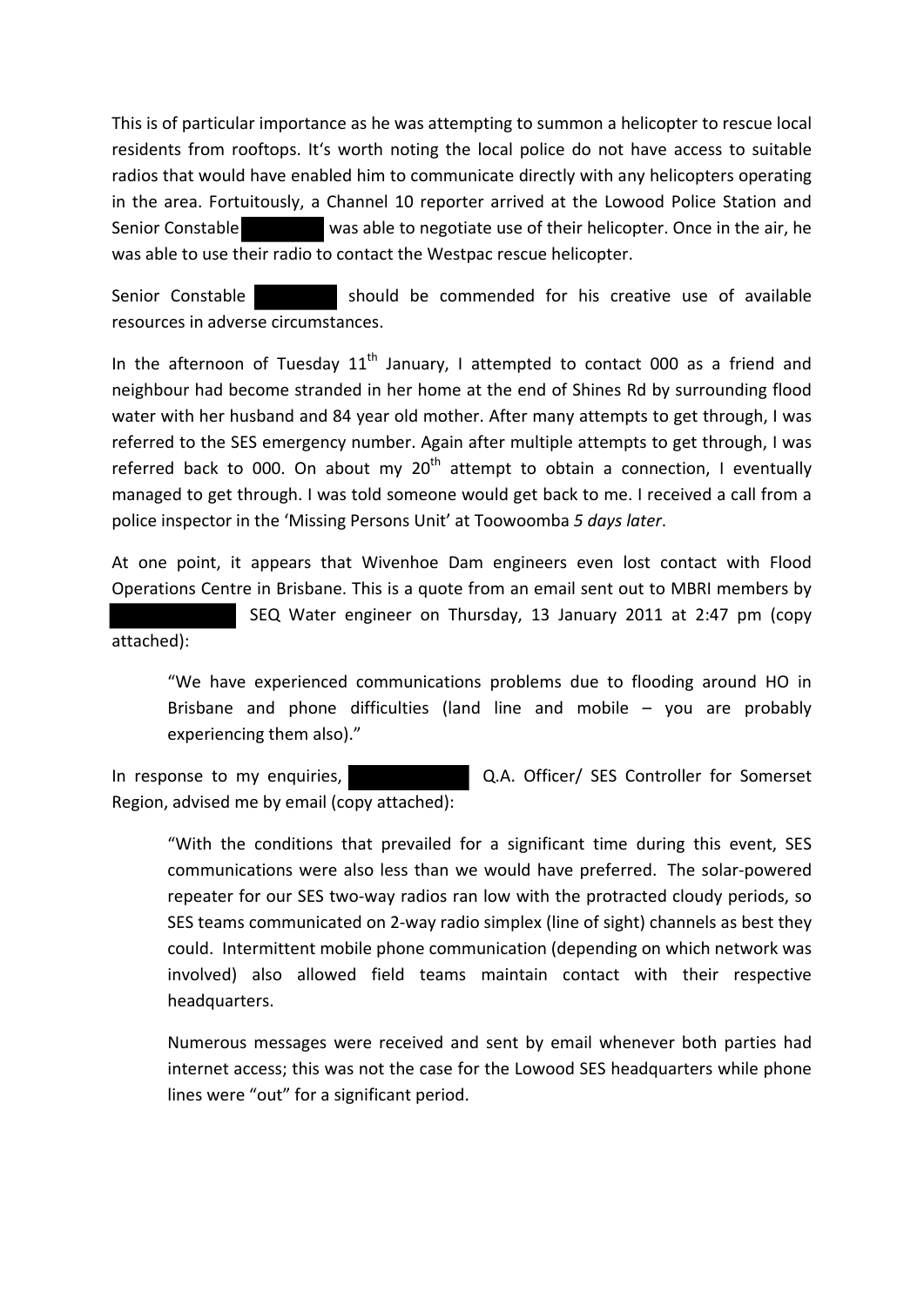It was my experience that telephone communication (either by landline or mobile) was generally available most of the time between my office and the other three SES group headquarters across Somerset Region."

It's worth noting that during the flood, Somerset Region Mayor, Graham Lehmann, was based in Lowood SES, where communications were out of action. Furthermore, shortly after the flood, I had a conversation with CEO of Somerset Region Council. He was also cut off by the floods and rendered virtually incommunicado by the breakdown in communications services at his home in Fernvale. To quote Section 5.04.05 of the Somerset Regional Council Local Disaster Management Plan:

"The Mayor, or the Chief Executive Officer, SRC in the absence of the Mayor, on receiving advice from the agency, Chairperson (LDMG) or the Executive Officer (LDMG), has the responsibility for the dissemination of disaster management information to the public."

Unlike other flooded regions, I am not aware of any communications via social, conventional or any other media to the Somerset Region community from either the mayor or the CEO until well after the flood emergency had passed.

Furthermore, the Somerset Region Council appears to have been unable to update their website during the flood event, possibly because their offices were inundated. For whatever reason, they did not provide any flood related information on their website until Saturday  $15<sup>th</sup>$  January 2011.

Yet during this entire period, the Internet remained resilient in one form or another and many members of the community were communicating vital information effectively with each other using SMS, email and Facebook (Twitter is only just beginning to become more widely used in Somerset Region).

It seems the emergency services and local authorities simply failed to consider any need for backup communication systems. If the Somerset Region Council was unable to update their website, why didn't they use Facebook? It was reported in the press that during the Christchurch earthquake, the city council and emergency services used Twitter to good effect, yet not one Tweet in this region from anyone in authority.

The emergency services and the local council need to establish reliable, back up communication systems and make greater use of modern social media such as Facebook to maintain communications with the community during any future disaster situation.

Perhaps satellite phones should be made available to critical personnel and in local emergency control centres in case of any future emergency. The cost is only \$1500 for a satellite phone and \$1600 for a satellite/Telstra GSM phone.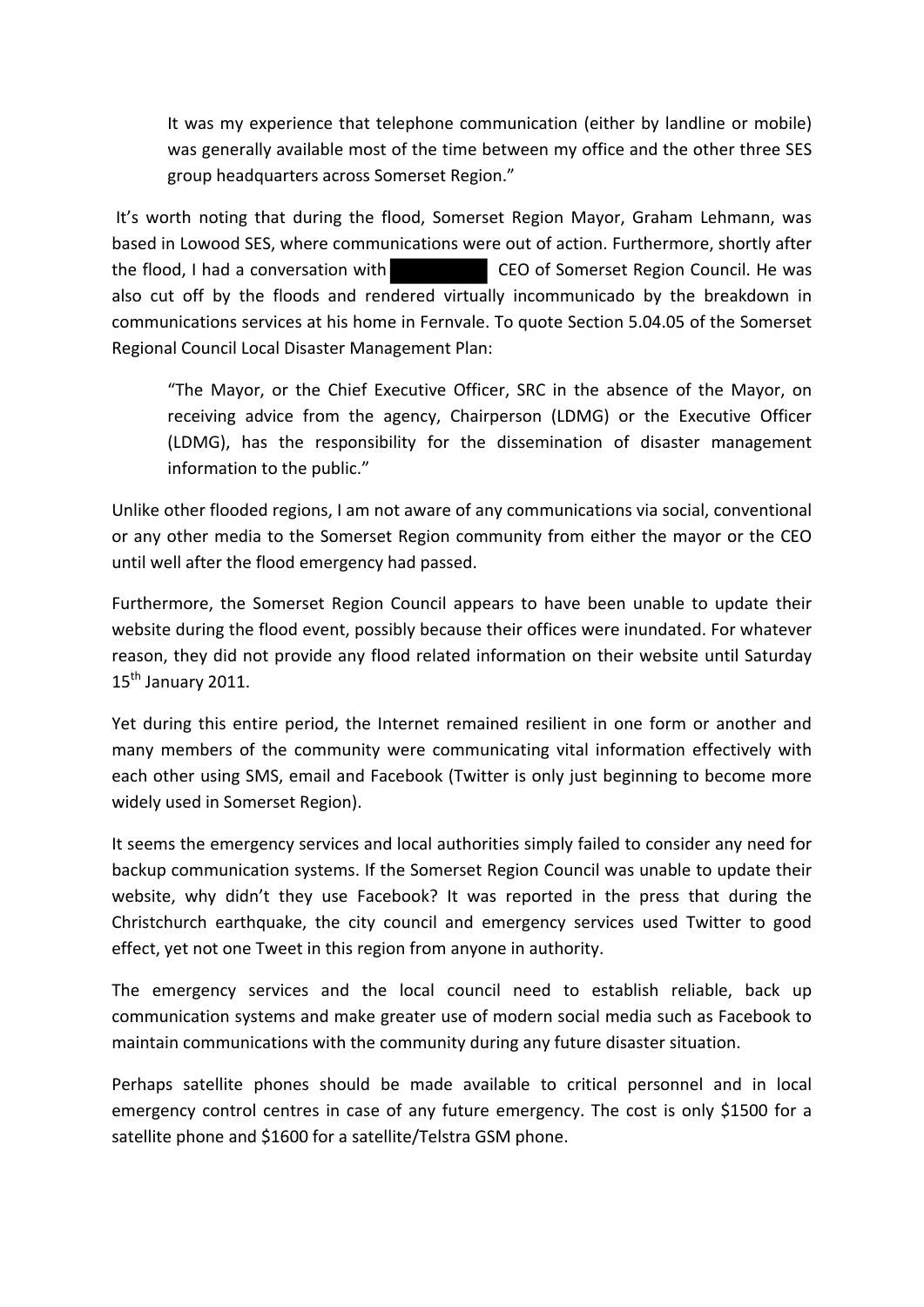**Communications systems used by the emergency services and the local council need to be better integrated with the communication systems used by the community.**

### **4/ Warning Systems**

There are no local warning systems in Somerset Region. Although a warning SMS was transmitted by the SES, this was not received by many local people and did not trigger an immediate response even when it was received.

In his report to the Somerset Region Council meeting on Wednesday 23 February entitled 'Alerting Systems' (copy of excerpt from the Somerset Region Council minutes attached), Mr , Somerset Region Council CEO states:

"Council is in receipt of advice from residents suggesting better communication systems should include SMS, text, email, use of current technology and use of old technology (similar to air raid sirens) to ensure the message is passed to consumers.

The activation of a form of siren particularly during emergency releases will have an appropriate sense of immediacy and urgency attached to them and perhaps a series of such sirens need to be installed at appropriate locations e.g. Wivenhoe Pocket, Lowood township, Fernvale Forest Hill Road, Fernvale Township etc."

Certainly, a mix of technological solutions may help, but this brings us to the first problem of any emergency warning system.

In her book, 'The Unthinkable: Who Survives When Disaster Strikes—And Why', Amanda Ripley vividly describes the four common phases of human disaster response based on extensive survivor research:

- 1. Denial
- 2. Deliberation
- 3. The Decisive Moment
- 4. Recrimination

The research shows that when confronted with a serious disaster event, humans go through an initial phase of profound and creative Denial (is this really happening to me; it can't possibly be true, I'm sure the risk is being exaggerated; my home was safe in the 1974 flood, so I'll be OK this time; no one else is making a move, I might embarrass myself if it's a false alarm; it's just not convenient right now, I need to finish this phone call, etc.).

Humans often under estimate risk when confronted with a dangerous situation. As a result, there can be a delayed response to warnings, almost a perverse refusal to accept reality. Some people pass though this phase quite quickly, others take much longer. During the 9/11 terrorist attack on the Twin Towers in New York, this was often the difference between life and death.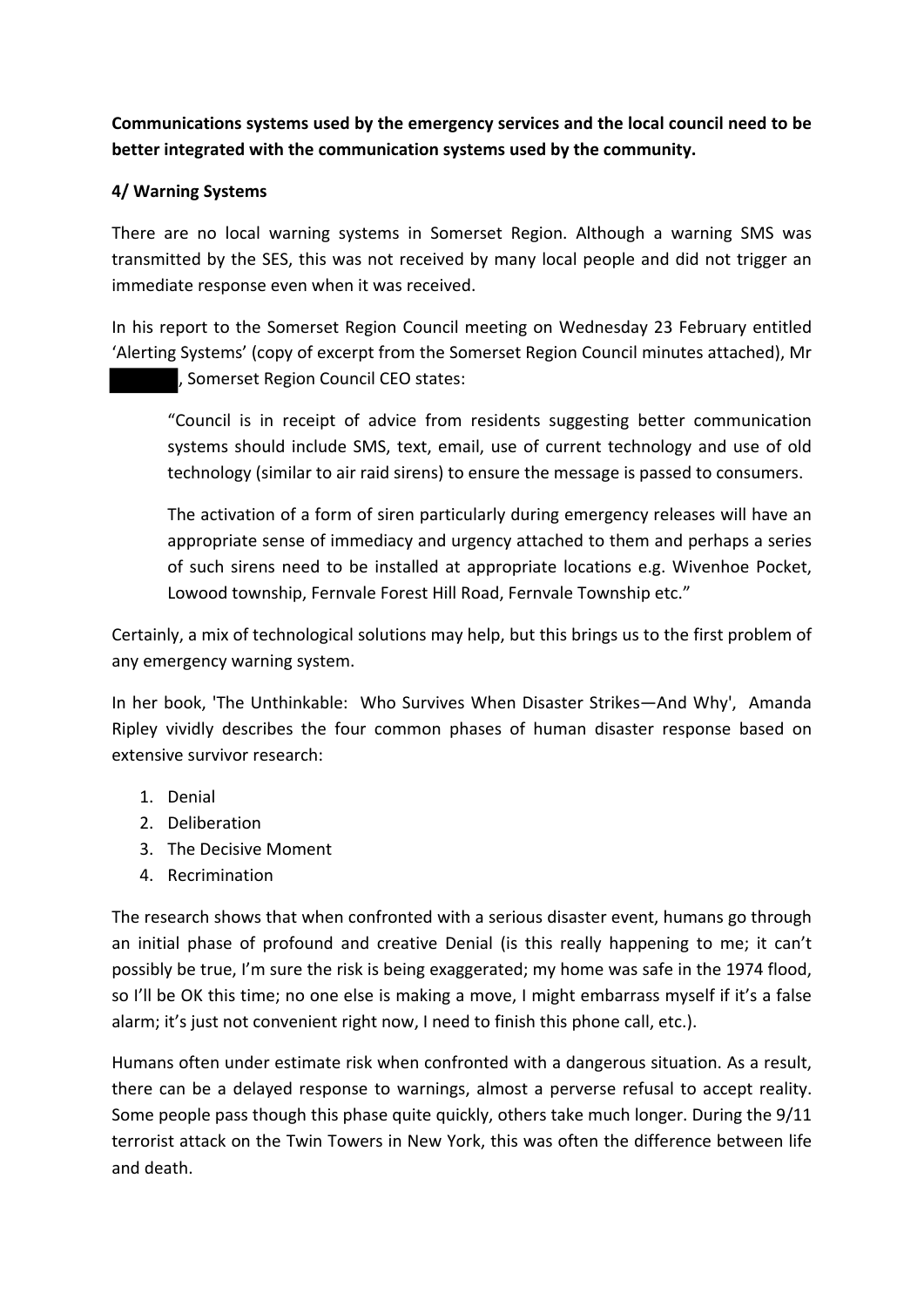This exactly describes the delayed response that occurred here in Wivenhoe Pocket where, despite their very close proximity to Wivenhoe Dam and Lockyer Creek, the majority of residents in the low lying areas did not immediately respond to the SMS warning. They waited until daylight of the following morning (Tuesday 12 January) when they could see the flood with their own eyes before making a decision to act.

Any warning system needs to take into account how humans react to an emergency situation. A warning siren by itself is unlikely to produce the desired result, a close observer of the Tsunami warning sirens in Japan during their recent disaster events may have noticed they are combined with a loud and assertive recorded message that is repeated over and over again. I don't understand Japanese but I imagine it urges citizens to evacuate to high ground **urgently**. Clearly sirens on their own are not considered sufficient to stimulate immediate action.

Flood warning systems should feature multiple lines of communications such as warning sirens, SMS, e‐mail, social media, radio, television, but not everyone has access to electronic communications and electronic warning systems may be prone to failure, so social networks should also be activated according to a pre‐rehearsed plan.

**Ideally, community alert networks should be developed to ensure information about an emergency is deployed using modern technology and then rapidly shared between neighbours using word of mouth, with especial attention to more vulnerable members of the community.**

### **5/ Public Education**

If you live in a flood plain region it is a certainty there will be floods.

Lucky for the residents of Wivenhoe Pocket, despite the massive damage to people and property, apparently the January 2011 flood was only a 'medium flood event'.

Professor was responsible for the hydrology estimates used to develop the operating manual for Wivenhoe Dam, including the flood release rules. This is what he said in a recent ABC radio interview:

"Bear in mind that the really big floods in 1893 and 1941 were over 8m on the (Brisbane) gauge, and this one was only 4.5m. When John Oxley discovered Brisbane 180 years ago, the local Aboriginal people were very agitated about flooding, and they showed him high‐water marks that would have been 12m."

In other words, there is geological evidence of past floods nearly three times the scale of the one we have just experienced.

Surely that means the community in the vicinity of the Brisbane River should be much better informed about the risk from floods?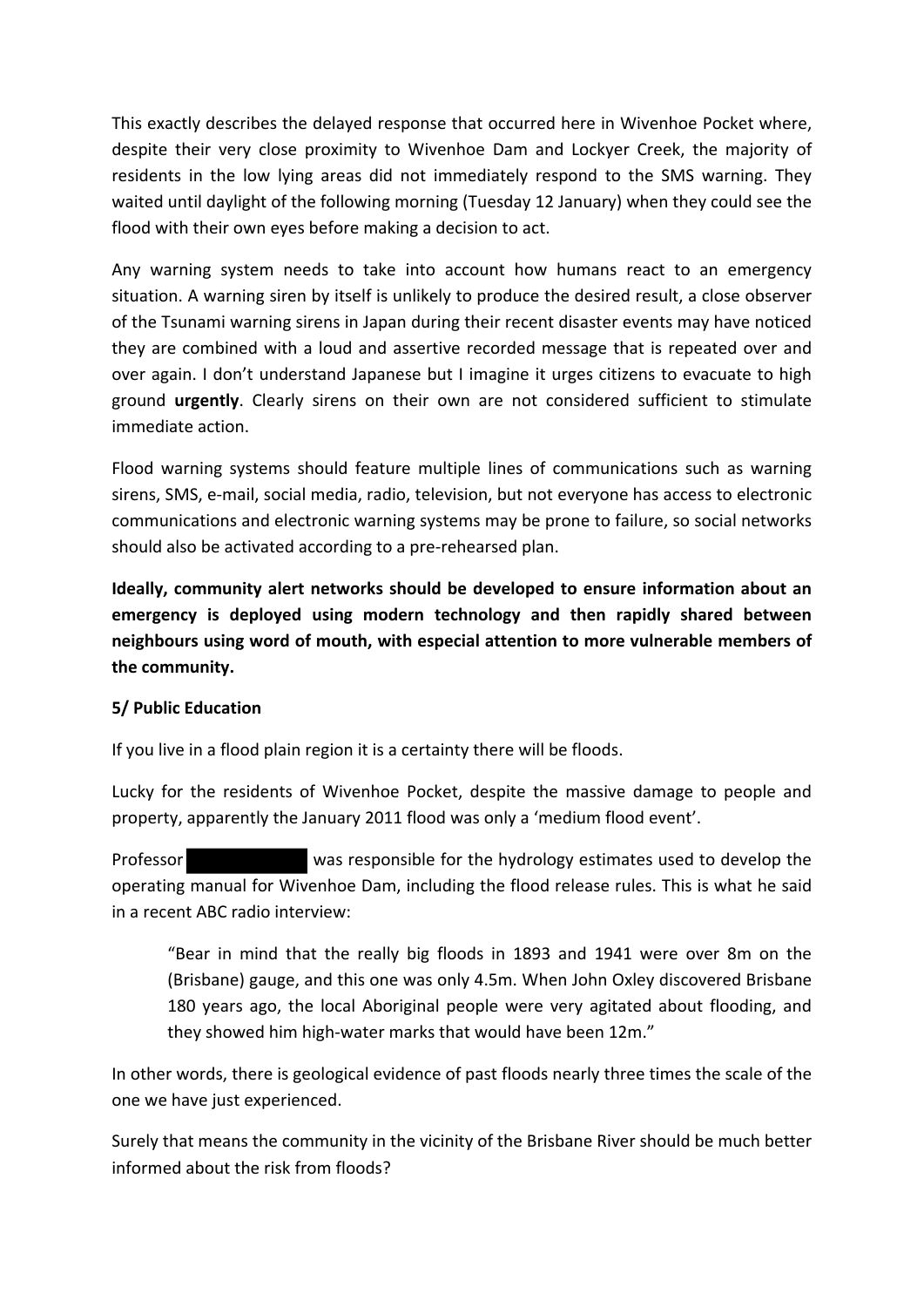The Somerset Region Council knew – this is their Risk Assessment from Section 2, g 14 of the 'Somerset Regional Council Local Disaster Management Plan':

"Flood: 1.0% AEP

Likelihood: **A – Certain**, Consequence: **5 ‐ Catastrophic**, Risk rating: **E ‐ Extreme**

Approximately 2500 people will be directly affected"

Time and time again local people told me they did not know it could flood. I would count myself as one of those, frankly I never thought about it, especially after 10 years of drought.

This problem of complacency was indirectly identified in the 2001 report by  $AGSO -$ Geoscience Australia, 'Natural hazards and the risks they pose to South‐East Queensland', pg 22:

"There is, for example, a widely held view that the completion of Wivenhoe Dam in 1985 means that there will never be a repetition of the 1974 floods. This is clearly not the case, given that there are limits to the flood retention capacity of the dam and the fact that it can only influence the flood level in the Brisbane River itself."

It comes down to community education. As required by the Queensland Disaster Management Act 2003, the Somerset Region Council has a 'Local Disaster Management Plan 2008'. The problem lies in this paragraph:

"Public education consists of an ongoing public awareness program conducted by the Somerset Regional Council and Statutory Services in conjunction with the LDMG.

Council makes available to the public numerous pamphlets produced by BoM, DES, and EMA. These are displayed in the foyer of the Council Administration Building and in the libraries. Copies can be posted to members of the public upon request."

I can only ask "What ongoing public awareness program?" If there was one, the community missed it.

It seems ironic that for the most part the Somerset Region Council, 'Local Disaster Management Plan' is actually an excellent and very thorough plan, yet the community appears to be almost entirely ignorant of the contents.

Perhaps this statement in the Plan may account for the complacency:

"Rural communities are well known for their resilience and self sufficiency compared to their urban cousins and are more likely to have in place appropriate strategies to cope with an event impact."

That may be true, but in the past 10 years the community in the Fernvale and Lowood region has become more urbanised. Again quoting from the Plan: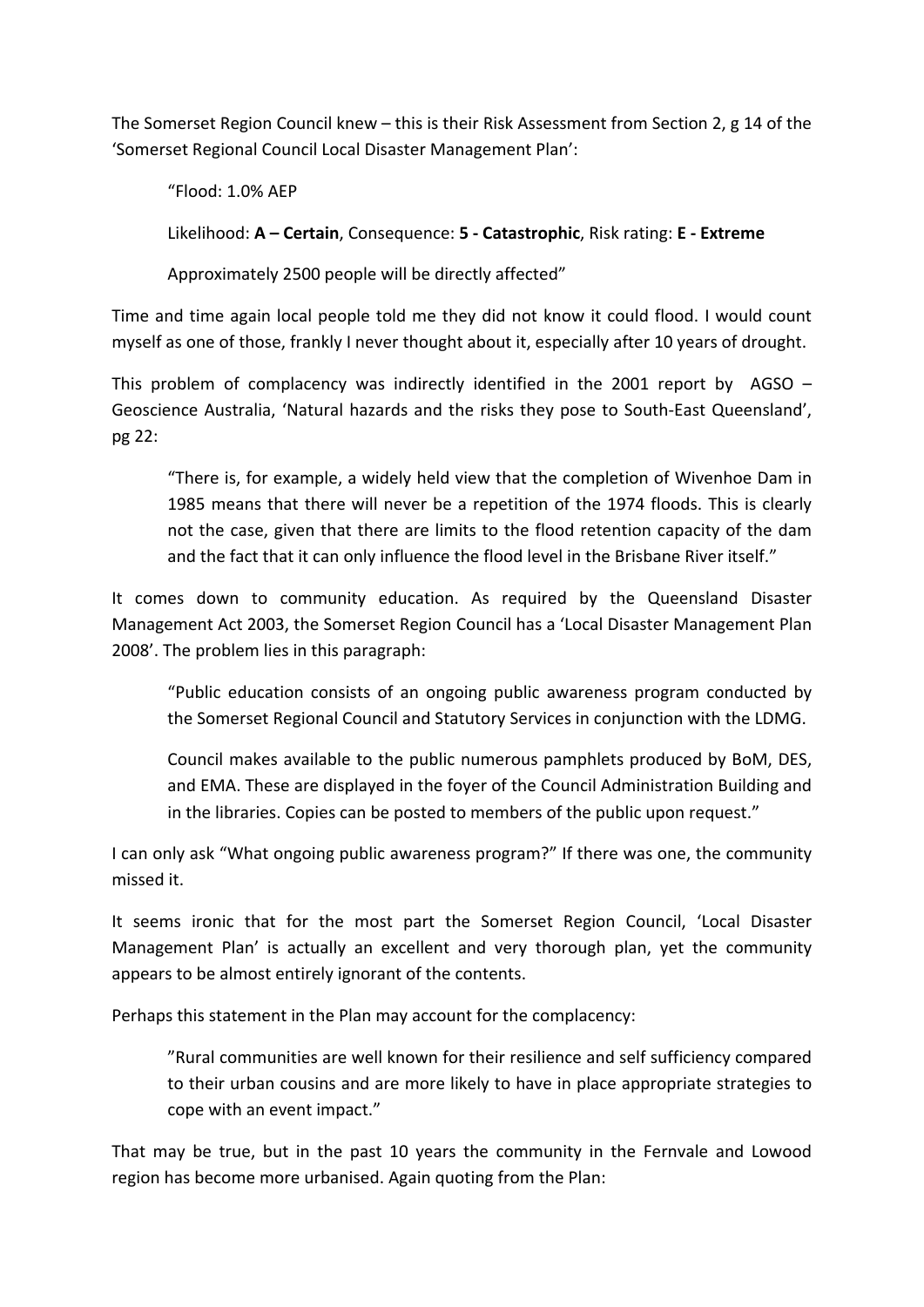"Urban communities need to be encouraged to be more self‐reliant during disaster events and take ownership of the situation, where possible, at least for the first 24 hours. They need to be encouraged to have a personal disaster plan."

From my reading of the legislation, the Somerset Region Council has a clear statutory responsibility to ensure the community is well informed and well prepared for any disaster that might befall us. A handful of leaflets in the libraries and foyer of the Council offices won't do it, as any first year marketing student would know.

Even a simple awareness program using a range of media to encourage local residents to think about the risks and to develop their own personal disaster plans in accordance with the SRC 'Local Disaster Management Plan' might be a good idea.

The message in nearly every disaster management manual written by disaster management experts in Australia and many other parts of the world is consistent and it is unambiguous:

## **A community that is well informed and well prepared is disaster resilient.**

### **6/ Conclusion**

During the January 2011 Brisbane River flood event in the region of Fernvale, Wivenhoe Pocket and Lowood, there was no local warning system and the sole SES SMS alert was ambiguous. All communication systems operated by the emergency services and the authorities effectively failed ‐ the telephone system failed, local radio station transmitters failed, and television news was not available since the electricity supply had failed.

Furthermore, the local community was mostly ignorant of the risk of flooding as there had been no effective public education program. For many, this left them ill prepared to respond in a timely way to the dangers posed by the rising flood. It is a miracle more lives were not lost.

Yet whilst the emergency services and local authority had lost the ability to communicate with the community, many members of the community maintained the ability to communicate with each other using a combination of modern technology and good, old fashioned word of mouth.

In a disaster situation, accurate and timely information combined with education and planning is the currency of survival.

Effective communications, early warning systems and community education go hand in hand ‐ all were lacking in Somerset Region.

### **This is a problem that needs to be fixed before the next flood or other disaster.**

Paul Heymans 06/04/2011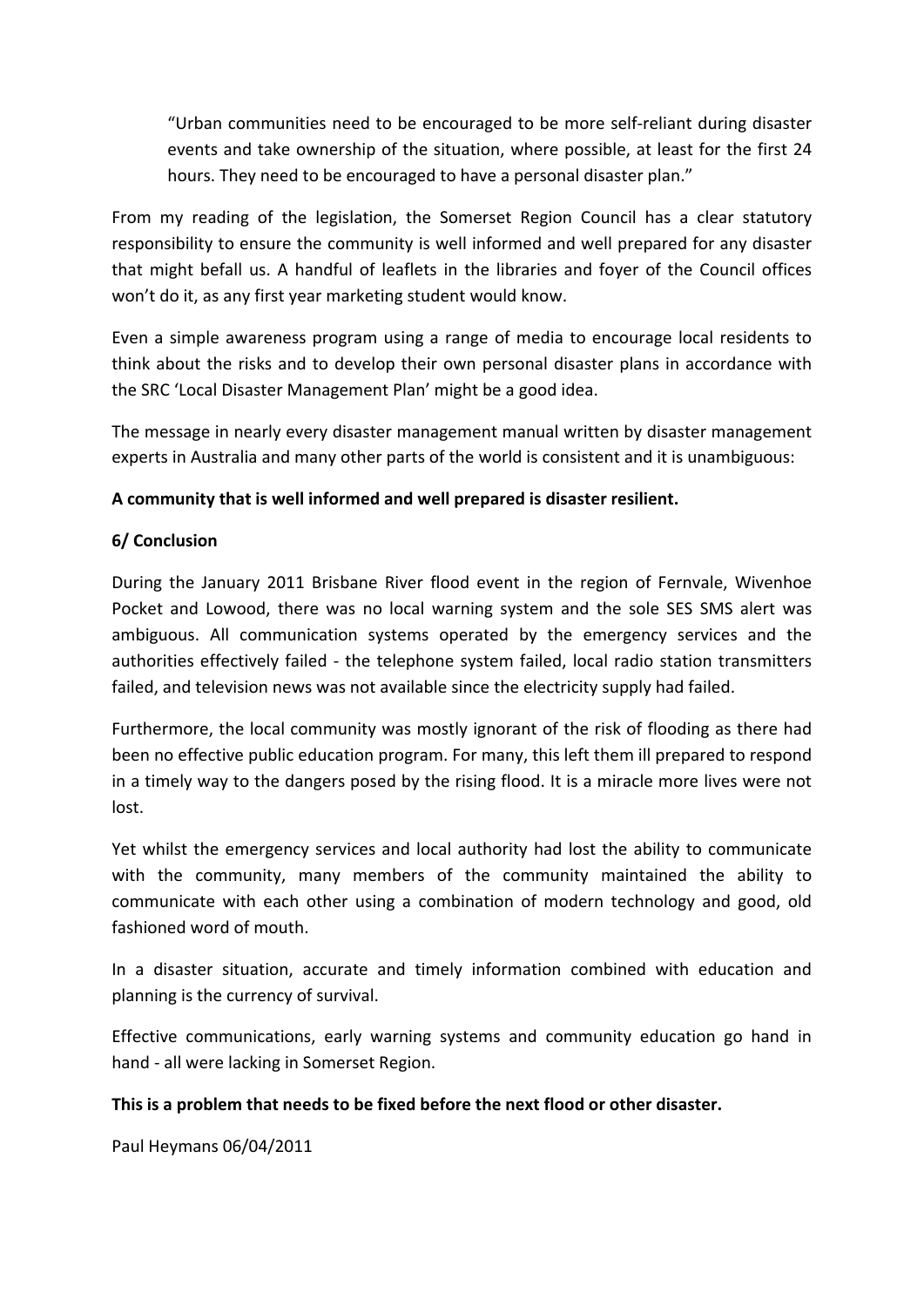# **Paul Computers**

**To:** paulo automatic original computers.com

**From:** Somerset Region Business Alliance<br>
Sent: Sent: Monday, 10 January 2011 10:37 AM **Sent:** Monday, 10 January 2011 10:37 AM

**Subject: Brisbane Valley Highway closure due to flooding** 

Anyone in Somerset Region planning to travel south or north to or from Fernvale on the Brisbane Valley Highway might find it useful to know the Brisbane Valley Highway is closed at Shines Gully (between Geof Fisher Bridge and Spltyard Creek Road at the Someset turnoff). It's a lagoon:



In addition, I've been advised that essential flood mitigation releases from Wivenhoe Dam will be increased over the next couple of days, so the Geof Fisher Bridge itself will be inundated. The recreational areas and viwing platforms in the Wivenhoe Dam spillway will be closed for safety reasons.

Anyone with land that may be affected by the Wivenhoe Dam flood mitigation releases can request to be included on the SEQ Water email alert list by emailiing at gate at

In addition, the Somerset Region Council has posted this notice on their website:

**"Due to recent rain, the Somerset Region's road network has been significantly affected and many of our roads have been flooded making vehicle travel difficult and in some areas impossible. Travelers are asked to be extra careful as there is significant flooding in many areas, and potholes and landslips are appearing as a result. Council is endeavouring to get as many roads opened as possible, however the developing rain is making that task all the more difficult."**

If local residents would like to send me information about main road closures due to local flooding in our region, I will set up a web page on the Somerset Region Business Alliance website as a local resource if there is sufficient information to be useful.

Please feel welcome to forward this email to anyone you think may find it useful. If you wish to be included on the mailing list for future such alerts, please send an email to with 'Subscribe Alerts' in the subject line. Your email address not be used for any other purpose.

Thank you.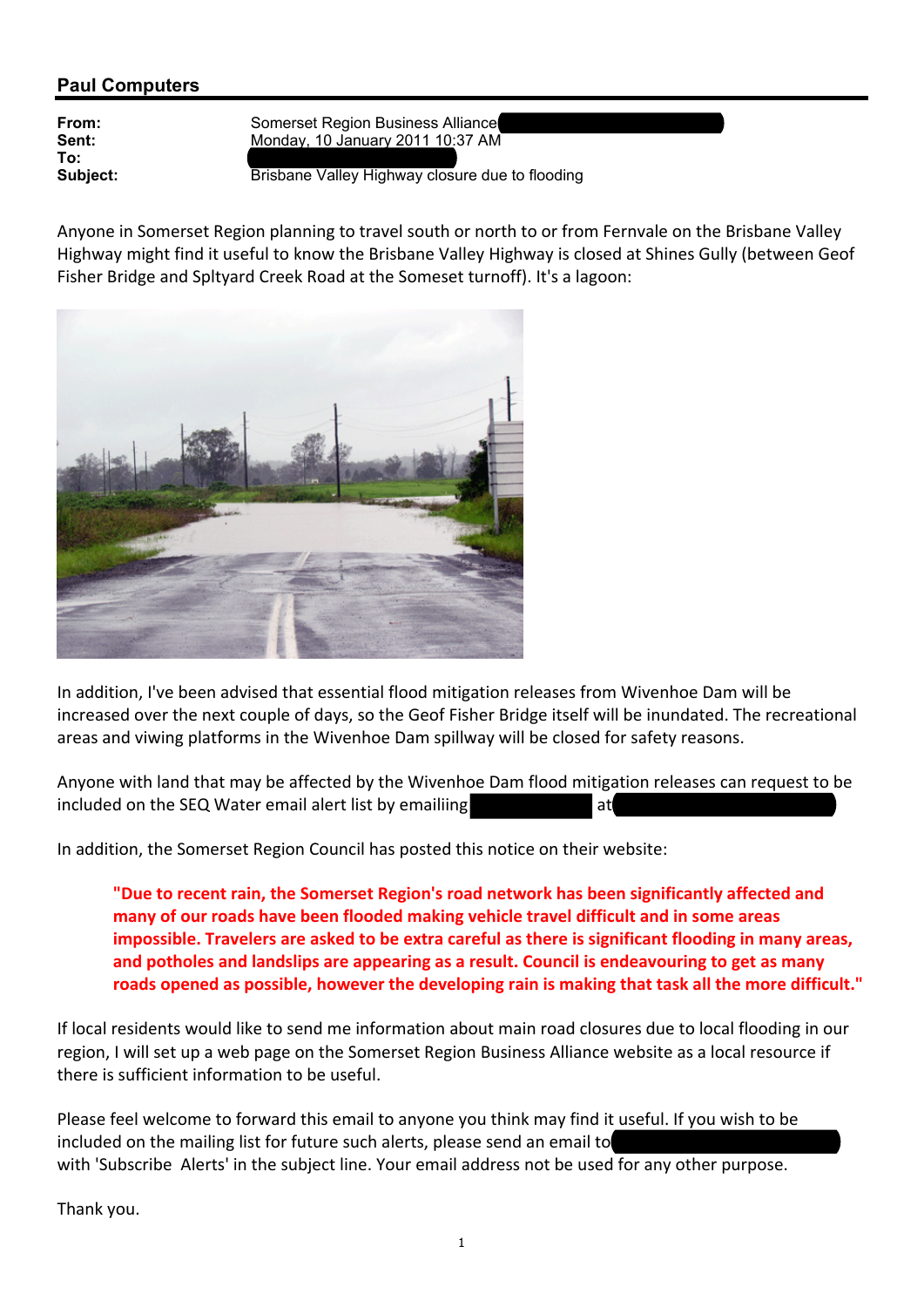

Paul Heymans Deputy Chairperson Marketing and Communications Somerset Region Business Alliance Inc.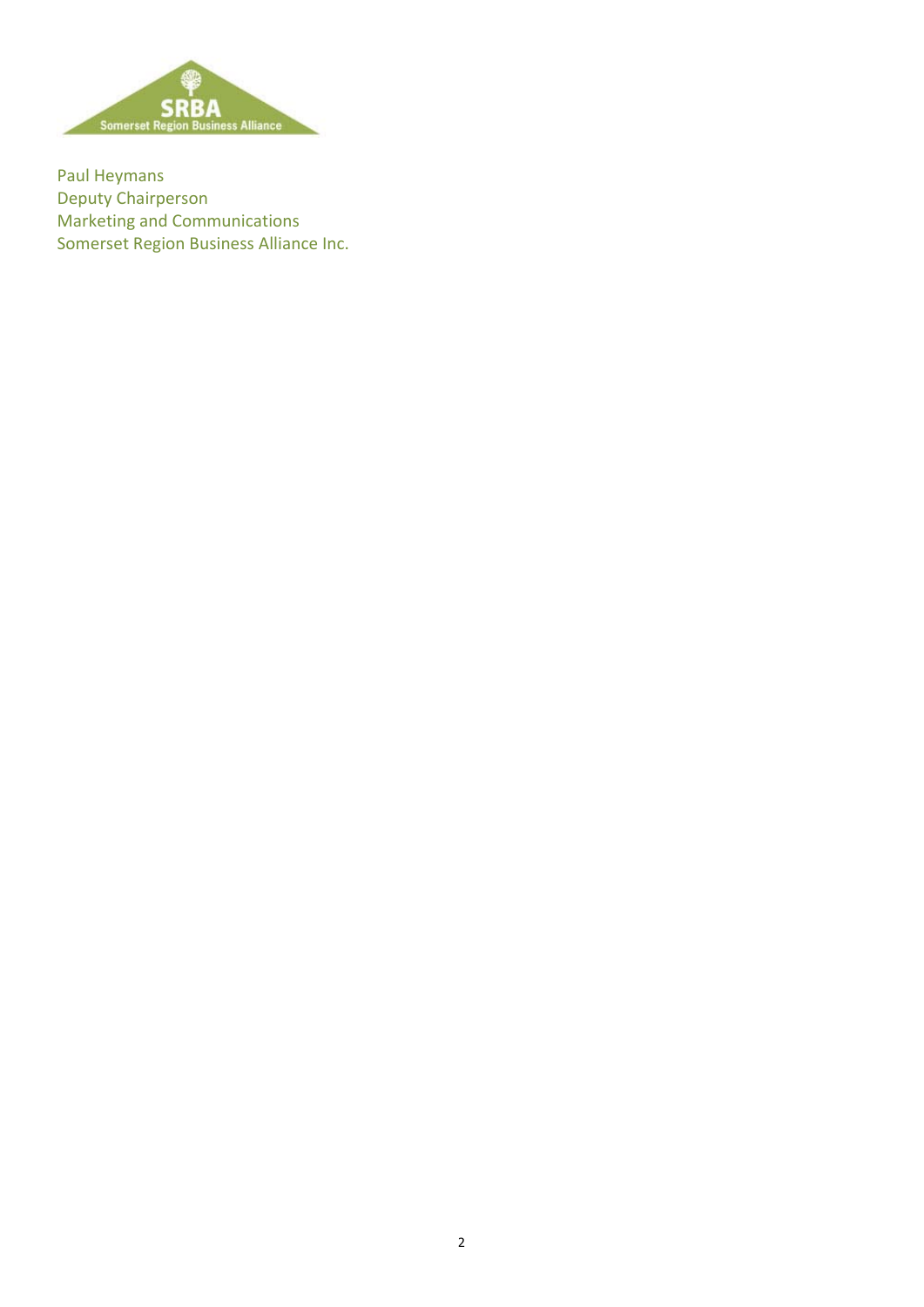## **Paul Computers**

| From:        |
|--------------|
| Sent:        |
| To:          |
| Subject:     |
| Attachments: |

**From:** Jillian Begge and the set of the set of the set of the set of the set of the set of the set of the set of the set of the set of the set of the set of the set of the set of the set of the set of the set of the set o **Sent:** Monday, 24 January 2011 4:12 PM **To:** Paul Heymans FW: Releases from Wivenhoe and Somerset Dams. **Attachments:** image001.jpg



**Cc: Subject:** Releases from Wivenhoe and Somerset Dams.

Good morning MBRI members and other residents,

We have experienced communications problems due to flooding around HO in Brisbane and phone difficulties (land line and mobile – you are probably experiencing them also).

We have increased drainage of Somerset Dam. This will be completed within 5 days and require operation of low level sluice gates.

The release from Wivenhoe Dam remains at 2500cumecs. We are awaiting further instructions from the FOC on gate operations – expect to increase release rate today. Last night's 1800hrs Situation Report stated a target total flow of 3500cumecs (release plus other inflows), however this needs to be confirmed due to the time elapsed.

The Lockyer Creek peak passed Savage's Crossing at approx 0200 to 0300hrs yesterday morning and the river has been receding since than.

Current river levels are: Lowood 14.91m (falling); Savage's Crossing 14.91m (falling); Burton's Bridge – no valid data and Mt Crosby Weir 19.82m (falling).

We will update ASAP.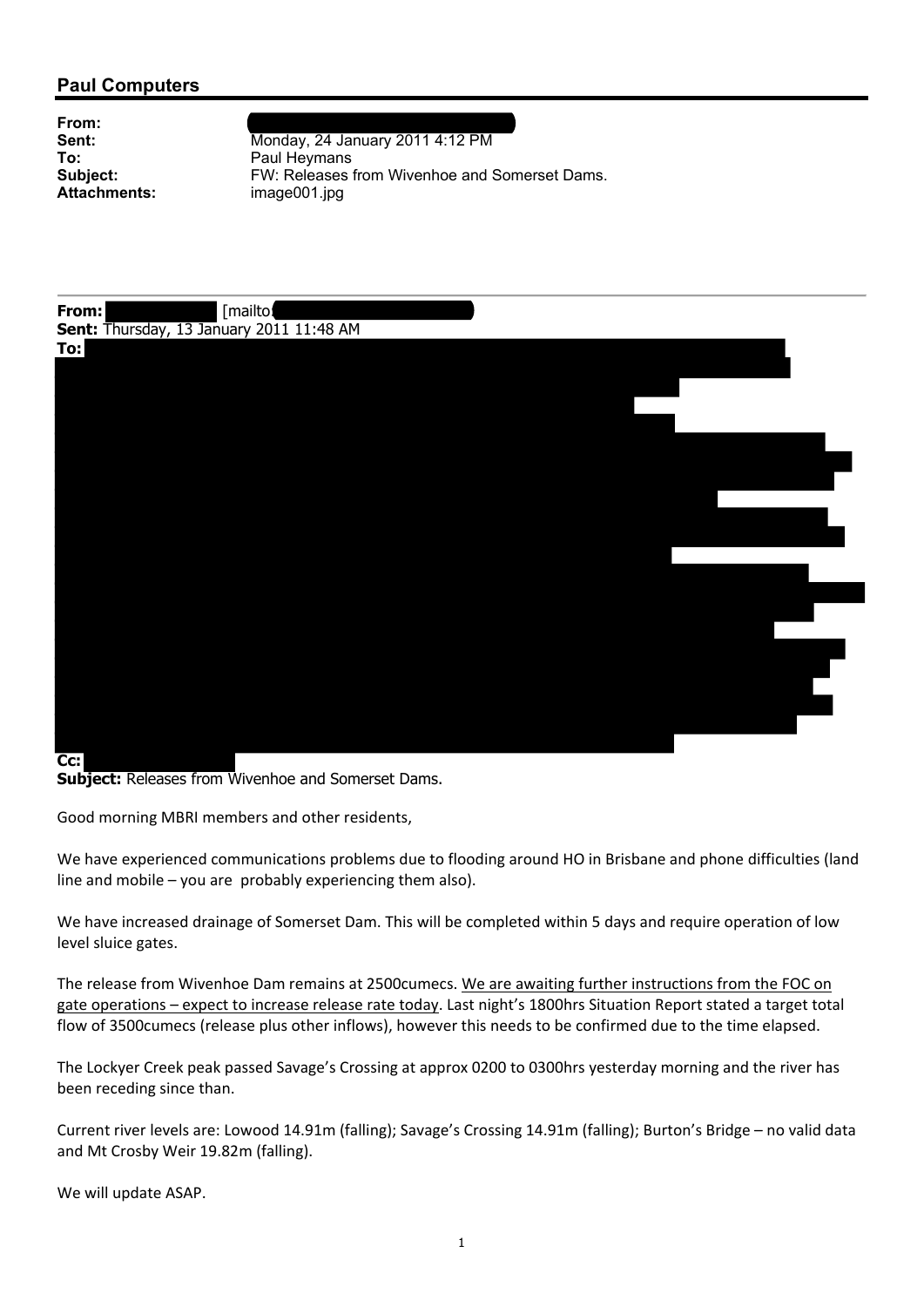Regards,

Engineering officer Queensland Bulk Water Supply Authority *trading as* Seqwater



Ph (07) 54278135 | Fax (07) 54261097 | Mob  $|E|$ LWIC 2470 Brisbane Valley Highway, via Fernvale PO Box 37, FERNVALE, Q., 4306. Website | www.seqwater.com.au

Important information: This email and any attached information is intended only for the addressee and may contain confidential and/or privileged information. If you are not the addressee, you are notified that any transmission, distribution, or other use of this information is strictly prohibited. The confidentiality attached to this email is not waived, lost or destroyed by reasons of mistaken delivery to you. If you have received this email in error please contact the sender immediately and delete the material from your email system. QLD Bulk Water Supply Authority ABN75450239876 (Trading as Seqwater).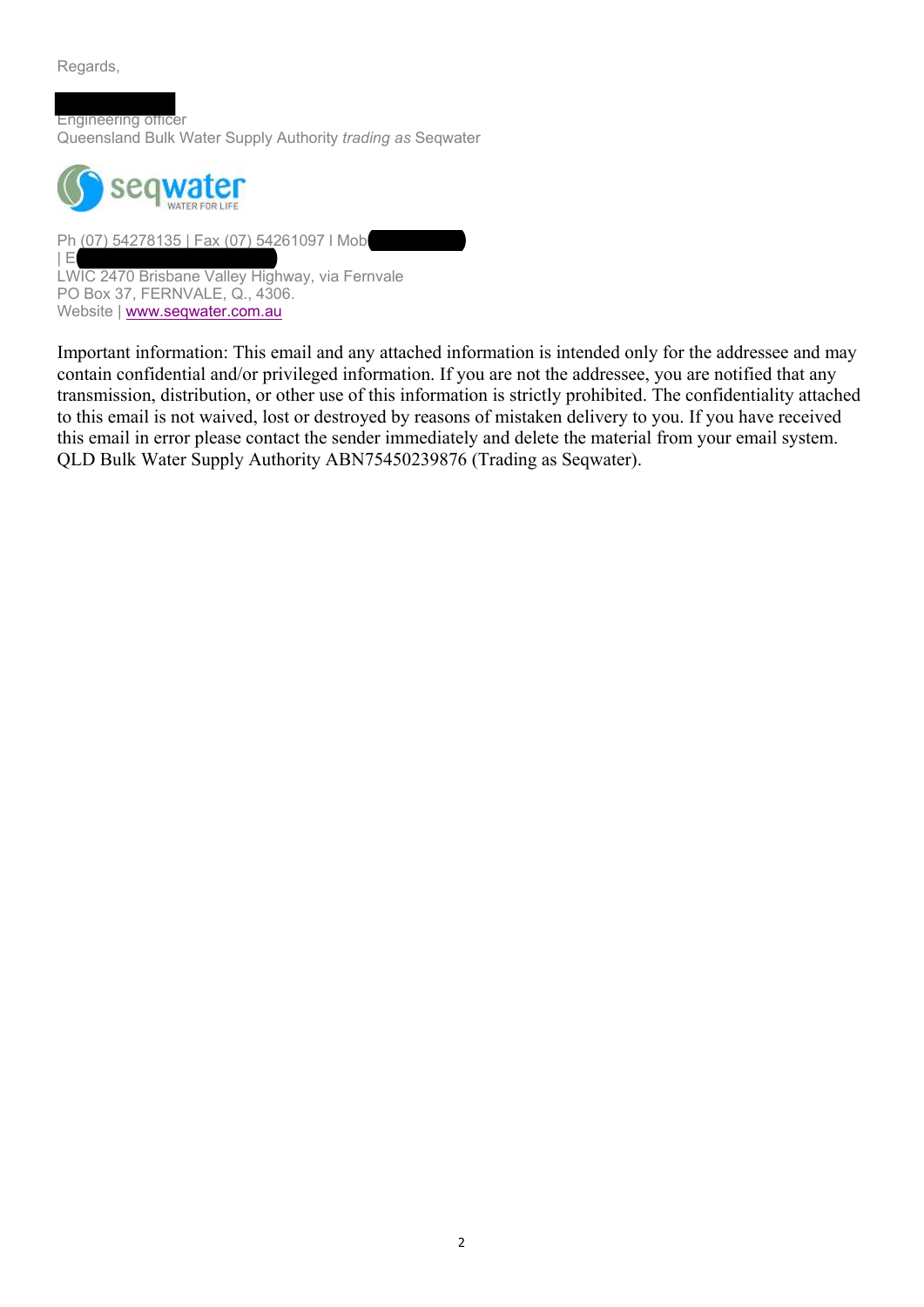## **Paul Computers**

**From:**

**Sent:** Wednesday, 23 February 2011 5:29 PM **To:**  $\begin{array}{c} \text{Paul Computers'} \\ \text{Subject:} \end{array}$ **Subject:** RE: Communications<br> **Attachments:** image001.jpg: image **Attachments:** image001.jpg; image002.jpg

Hello Paul,

With the conditions that prevailed for a significant time during this event, SES communications were also less than we would have preferred. The solar-powered repeater for our SES two-way radios ran low with the protracted cloudy periods, so SES teams communicated on 2‐way radio simplex (line of sight) channels as best they could. Intermittent mobile phone communication (depending on which network was involved) also allowed field teams maintain contact with their respective headquarters.

Numerous messages were received and sent by email whenever both parties had internet access; this was not the case for the Lowood SES headquarters while phone lines were "out" for a significant period.

It was my experience that telephone communication (either by landline or mobile) was generally available most of the time between my office and the other three SES group headquarters across Somerset Region.

Without power (which was the case for some at various times) Facebook, Twitter, email or any other internet based communication option would not have been available. Nevertheless, these options may well be considered in the future.

The use of "Smartphones" is one that I am keen to see increase also.



*Q.A. Officer/SES Controller Somerset Regional Council 2 Redbank Street, ESK QLD 4312*

*abickerton@somerset.qld.gov.au Phone: (07) 5424 4000 Fax: (07) 5424 4099 \_\_\_\_\_\_\_\_\_\_\_\_\_\_\_\_\_\_\_\_\_\_\_\_\_\_\_\_\_\_\_\_\_\_\_\_\_\_\_* 

Disclaimer:

This email may be confidential and/or privileged. Only the intended recipient may access or use it. Any dissemination, distribution or copying of this email is strictly prohibited. If you are not the intended recipient please notify us immediately by return email and then erase the email.

We use virus scanning software but exclude all liability for viruses or similar in any attachment.

**From: Paul Computers Sent:** Wednesday, 23 February 2011 2:14 PM **To: Subject:** Communications

\_\_\_\_\_\_\_\_\_\_\_\_\_\_\_\_\_\_\_\_\_\_\_\_\_\_\_\_\_\_\_\_\_\_\_\_\_\_\_

Hi Andy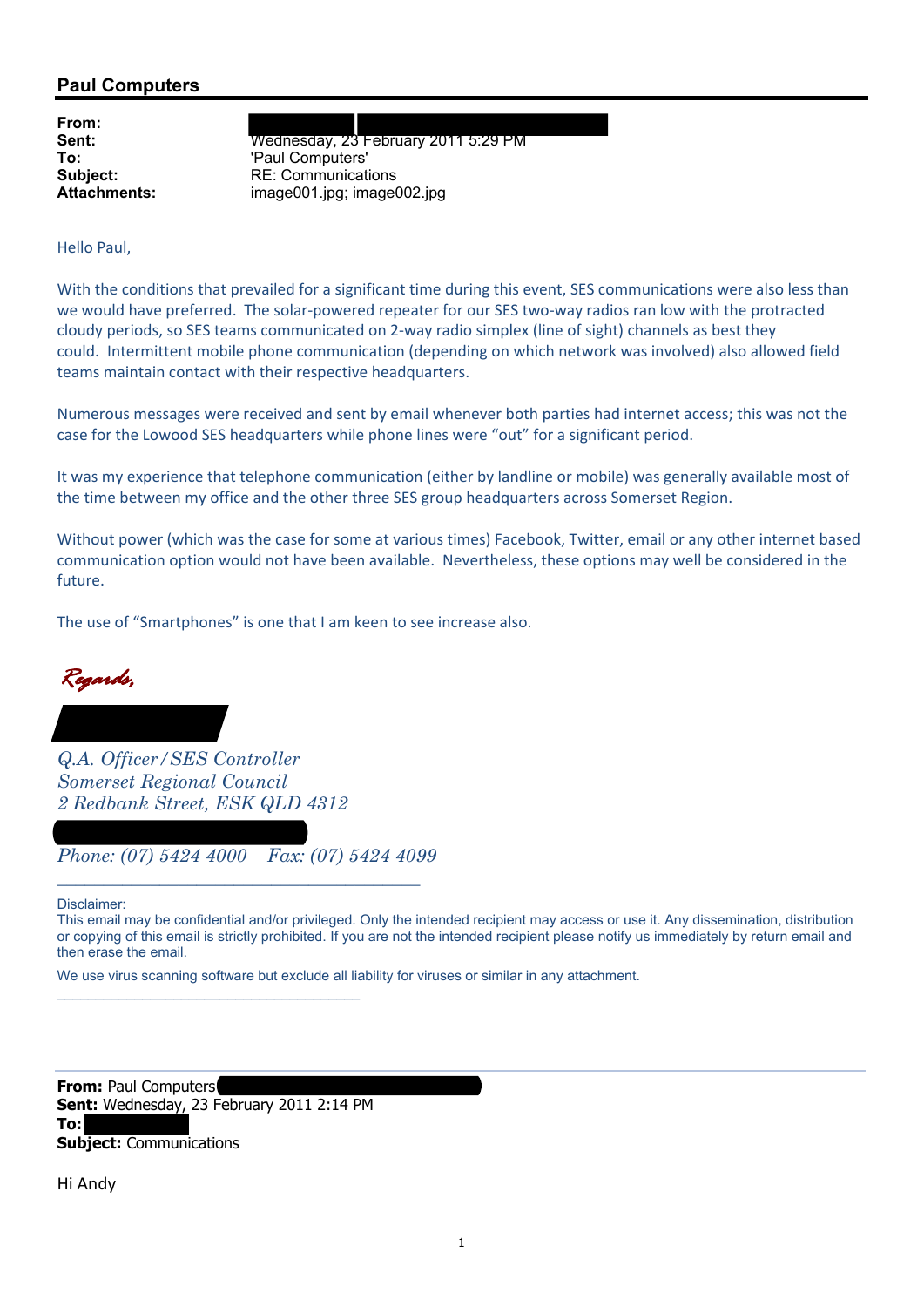Can I ask you for a favour?

I'm doing some research for an article about communications in the Somerset Region during the flood. Can you advise me if the Somerset SES was able to maintain communications with each other and with your HQ during the flood? What technologies did you use?

FYI

SES Warning SMS messages were received by some but not by others.

Telstra Next G mobile phone service was congested, but stayed up throughout the flood.

Telstra Next G mobile Broadband continued working very well throughout.

Vodafone and Optus customers reported they had no service

River 949 backup generator on The Nobby ran out of fuel at one point, but SES helicopter was used to refuel.

SRC seemingly unable to update their website after their offices were inundated.

According to a Lowood Police officer, once the electricity was out and telephones were down, the local police had no communications except with their personal mobile phones.

In the meantime, the local population was communicating very effectively with each other using SMS, email, Facebook and Twitter, yet no-one from the authorities thought to use social networking media to communicate with the population.

By contrast with Christchurch, where both the population and the emergency authorities are using Facebook and Twitter to share information and get out vital messages:

http://www.theaustralian.com.au/news/world/twitter-captures-nz-earthquake-drama-as-it-unfolds/story-e6frg6so-1226010355818

Smartphones are the key.

Thanks.



**Making I.T. happen in Somerset Region**



Warm regards

Paul Heymans Wivenhoe PA Pty Ltd t/a Paul Computers

(07) 5427 0132/0417 34 28 54 paul@paulcomputers.com.au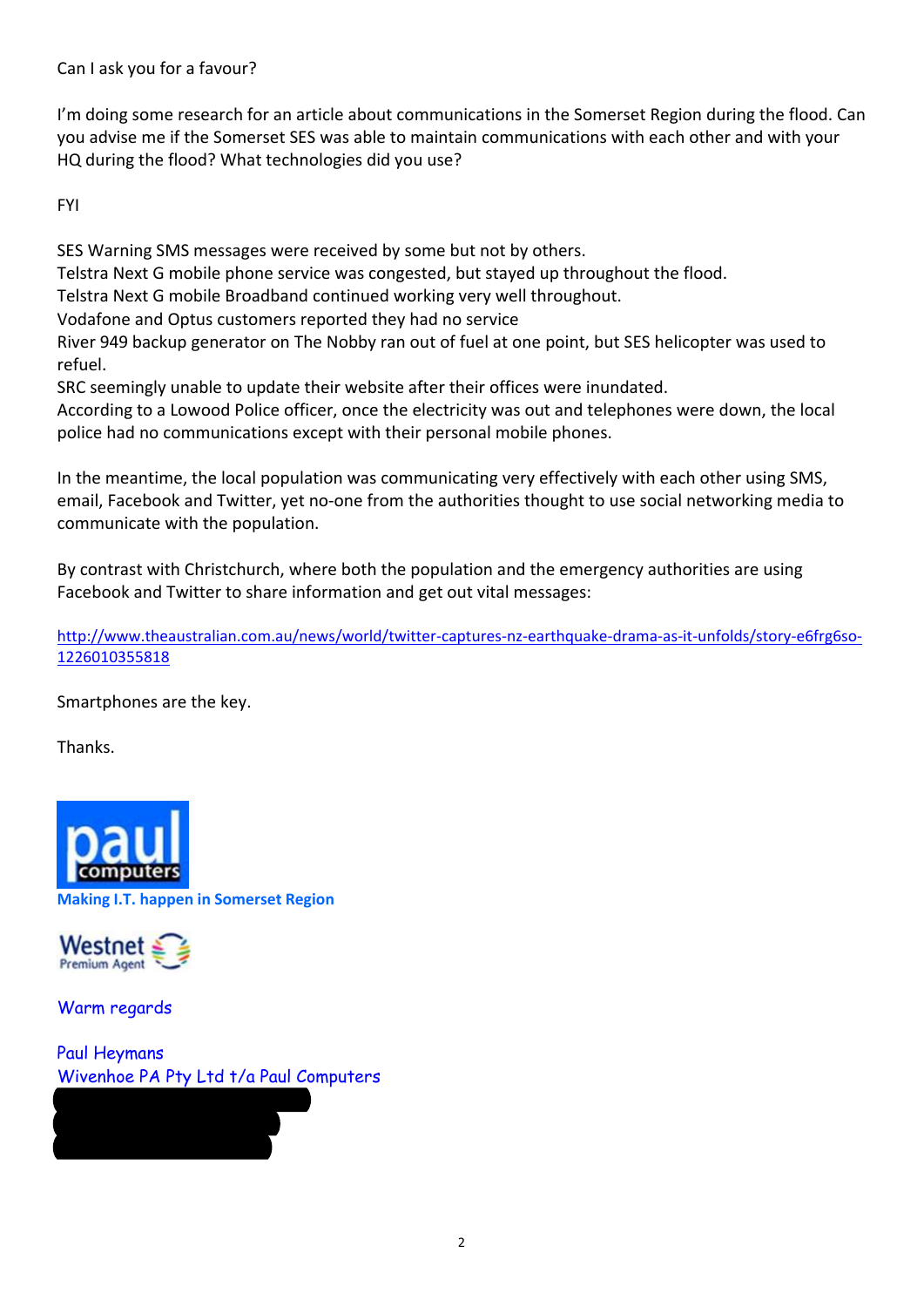

| Subject:               | <b>Alerting Systems</b> |
|------------------------|-------------------------|
| <b>File Ref:</b>       | <b>Disaster</b>         |
| <b>Action Officer:</b> | <b>CEO</b>              |

#### **Subject**

A decision is sought from Council with regard to making a submission to the Commission of Inquiry on the inadequacy of alerting systems during flood events.

#### **Background**

Releases from Wivenhoe Dam are controlled by SEQ Water via the Water Grid Manager. Prior to Christmas 2010 after a series of low releases of water from Wivenhoe Dam and the subsequent closure of crossings such as Twin Bridges, Savages Crossing, Burtons Bridge and England Creek it was obvious that a better system of informing residents of such closures was required.

These releases followed a long period of time during which there were no releases which affected these crossings. Therefore residents and members of the public alike were not used to the inconvenience caused by such closures.

Council attempted to get the Water Grid Manager to be responsible for alerting residents on the eastern side of the Brisbane River of such closures. The Water Grid Manager refused such requests and was of the belief it should be a Council responsibility. In the face of such intransience, Council wrote to all property owners east of the Brisbane River that could be isolated by the closure of these crossings and sought their contact details, with the view to setting up Council's own alert system.

In the meantime Council initiated calls to certain specific persons (contact details of which were already held) to inform them of likely closures and request that they spread the word through their communities.

The January 2011 floods clearly do not support that interim step or the proposed step of notification by Council as being useful in emergencies. The situation is more critical in the Somerset Region as crossing closures occur a short time after release and the Water Grid Manager during low flow events would give approximately twelve (12) plus hours notice. This enabled Council to erect road closed signs. This short time frame is contrasted with closures of other low flow events such as Colleges Crossing, Ipswich where significantly more notice is given due to the time take for water releases to reach that location.

A similar increased time notification period is available during flood events for the cities of

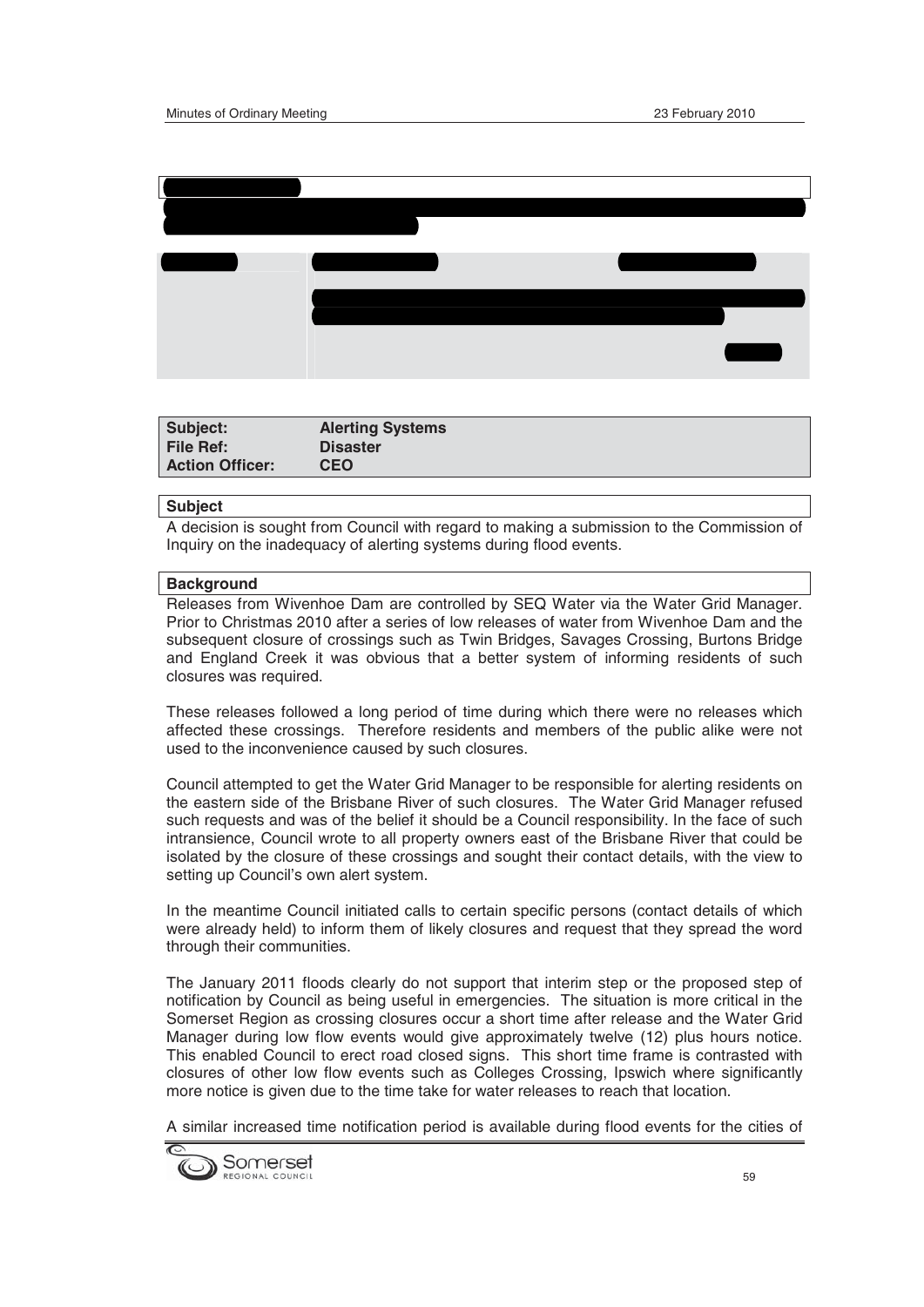Ipswich and Brisbane (up to two (2) days notice).

The releases on Tuesday 11 January 2011 affected not only crossings and residents east of the Brisbane River, but the communities of Wivenhoe Pocket, Lowood, Fernvale and outlying houses. The time period between releases and flooding of Wivenhoe Pocket is approximately 30 - 60 minutes, followed by Lowood and the Fernvale townships in approximately two (2) hours from release.

A better communication system with residents is sorely needed.

The Water Grid Manager / Council or other responsible State Government entity (SEQ Water or EMQ) has to have a more immediate warning system as updating of websites, SMS, radio or press releases do not have the same degree of immediacy or penetration, particularly during urgent releases and when communication is severely damaged, as was the case in the January 2011 floods.

It is my view that the body responsible for letting the water release should be the body responsible for alerting affected residents. This is the case when SEQ Water notifies the Mid Brisbane River Irrigators.

To impose a third party between the releaser SEQ Water and/or the Water Grid Manager and the affected residents will only slow the process and lead to possible inaccurate information. For example, during the January floods the Water Grid Manager was issuing advices in releases of "X" megalitres per day, whereas SEQ Water advised of releases in "Y" cubic metres per second. Council flood information is in cubic metres per second. Council had to seek clarification from SEQ Water that the advices of the Water Grid Manager equated to "Z" cubic metres per second to determine the effect of the release as all scales were based on cubic metres per second eg when flooding occurred at which point.

Council is in receipt of advice from residents suggesting better communication systems should include SMS, text, email, use of current technology and use of old technology (similar to air raid sirens) to ensure the message is passed to consumers.

The activation of a form of siren particularly during emergency releases will have an appropriate sense of immediacy and urgency attached to them and perhaps a series of such

sirens need to be installed at appropriate locations eg Wivenhoe Pocket, Lowood township, Fernvale Forest Hill Road, Fernvale Township etc.

Council will still be responsible for erecting road closed signs during such events and particularly during low releases.

The releaser is a Government entity and should use the facilities of the State Government to provide a warning eg EMQ Alert System or other system.

#### **Attachments**

Nil

#### **Recommendation**

That Somerset Regional Council forward this report to the Local Government Association of Queensland to draft a submission to the Commission of Inquiry in its desired format to request the Commission of Inquiry to determine a responsible Government agency and a